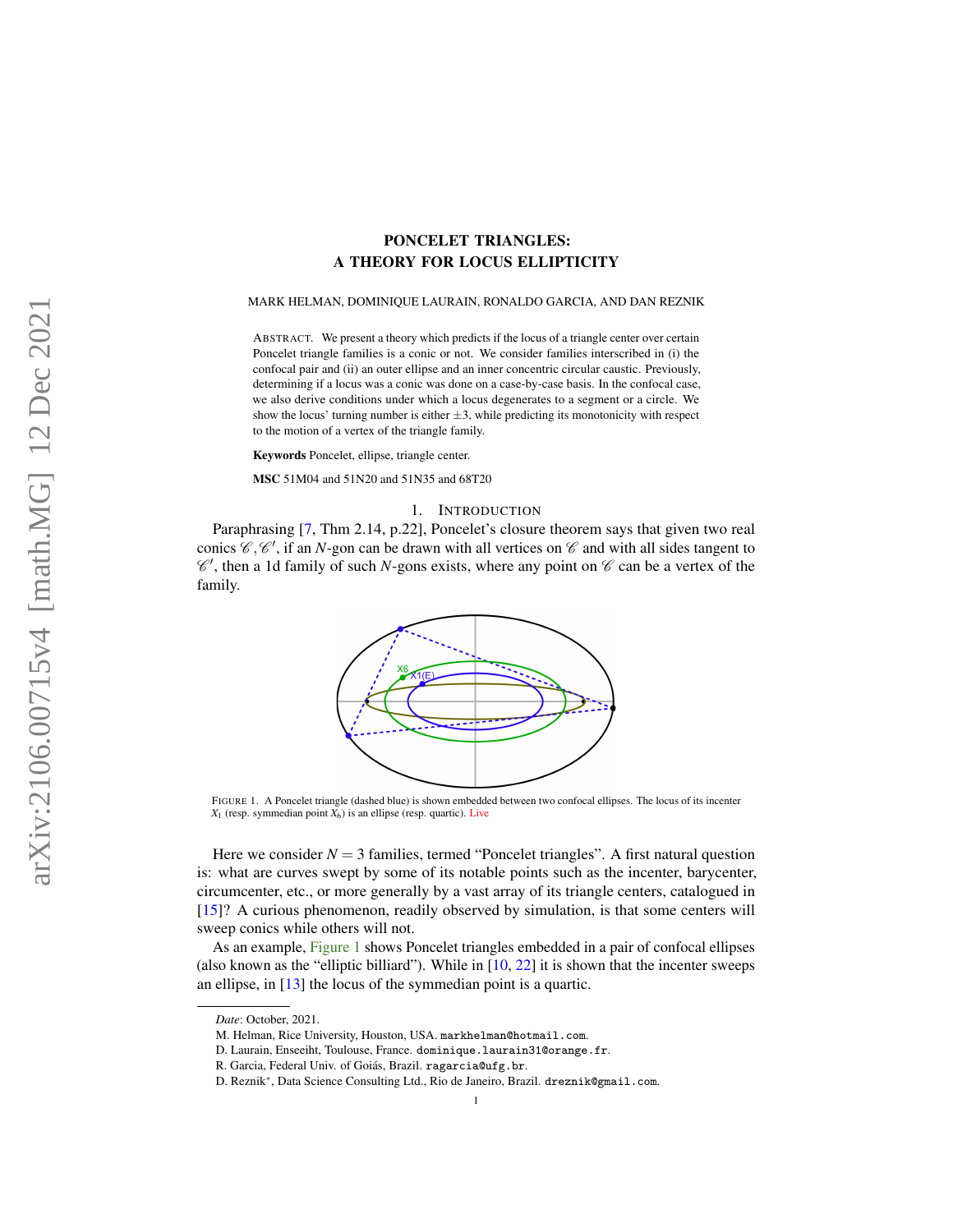<span id="page-1-2"></span><span id="page-1-0"></span>

FIGURE 2. Six "famous" concentric, axis-parallel (CAP) families, and their stationary triangle centers at the center. [Video](https://youtu.be/14TQ5WlZxUw)

Though locus ellipticity can be painstakingly proved on a case-by-case basis, see for example [\[9,](#page-9-5) [23\]](#page-9-6), we hereby describe a theory to explain the phenomenon over a wider range of cases. We employ a technique known as "Blaschke's Parametrization" which allows us to wield Poncelet triangles as roots of symmetric polynomials over the complex numbers.

**Main results** We show that if a triangle center  $\mathcal{X}$  can be expressed as a fixed affine combination of barycenter, circumcenter, and *Y*, where *Y* is stationary over a given family, then the locus of  $\mathscr X$  will be an ellipse as well.

Referring to 6 Poncelet triangle families shown in [Figure 2,](#page-1-0) let us henceforth refer to them as: confocal (elliptic billiard), with incircle, with circumcircle, homothetic, dual, and excentral, respectively.

Henceforth we shall refer to triangle centers as  $X_k$ , after Kimberling [\[15\]](#page-9-1). In [\[11,](#page-9-7) [21\]](#page-9-8) it was shown that the mittenpunkt  $X_9$  (resp. symmedian point  $X_6$ ) is stationary over the confocal (resp. excentral) family.

For the confocal case we (i) predict which triangle centers sweep ellipses, and (ii) derive conditions under which they degenerate to a circle or a segment. We then apply the same method for the incircle family, showing how to extend it to the excentral family. We still lack a strategy for locus-type prediction for the circumcircle, homothetic, and dual families, given that their stationary centers are already fixed linear combinations of barycenter *X*<sup>2</sup> and circumcenter *X*3.

We also show that for a generic family, a locus' turning number is always  $\pm 3$  and derive conditions for monotonicity with respect to the motion of family vertices.

To the best of our knowledge, the above results are new, e.g., they are not found in classical treatments such as [\[7\]](#page-9-0) nor in well-known surveys of Poncelet's theorem such as [\[4,](#page-9-9) [8,](#page-9-10) [17\]](#page-9-11).

Related Work In [\[18\]](#page-9-12) loci of triangle centers are studied over the so-called "poristic" family (Poncelet triangles embedded between two circles<sup>[1](#page-1-1)</sup>). Conic, circular, and pointwise loci are identified. In [\[23\]](#page-9-6) the loci of vertex, perimeter, and area centroids are studied over a generic Poncelet family indicating that the first and last are always ellipses while in general

<span id="page-1-1"></span> $<sup>1</sup>$ Also known as Chapple's porism.</sup>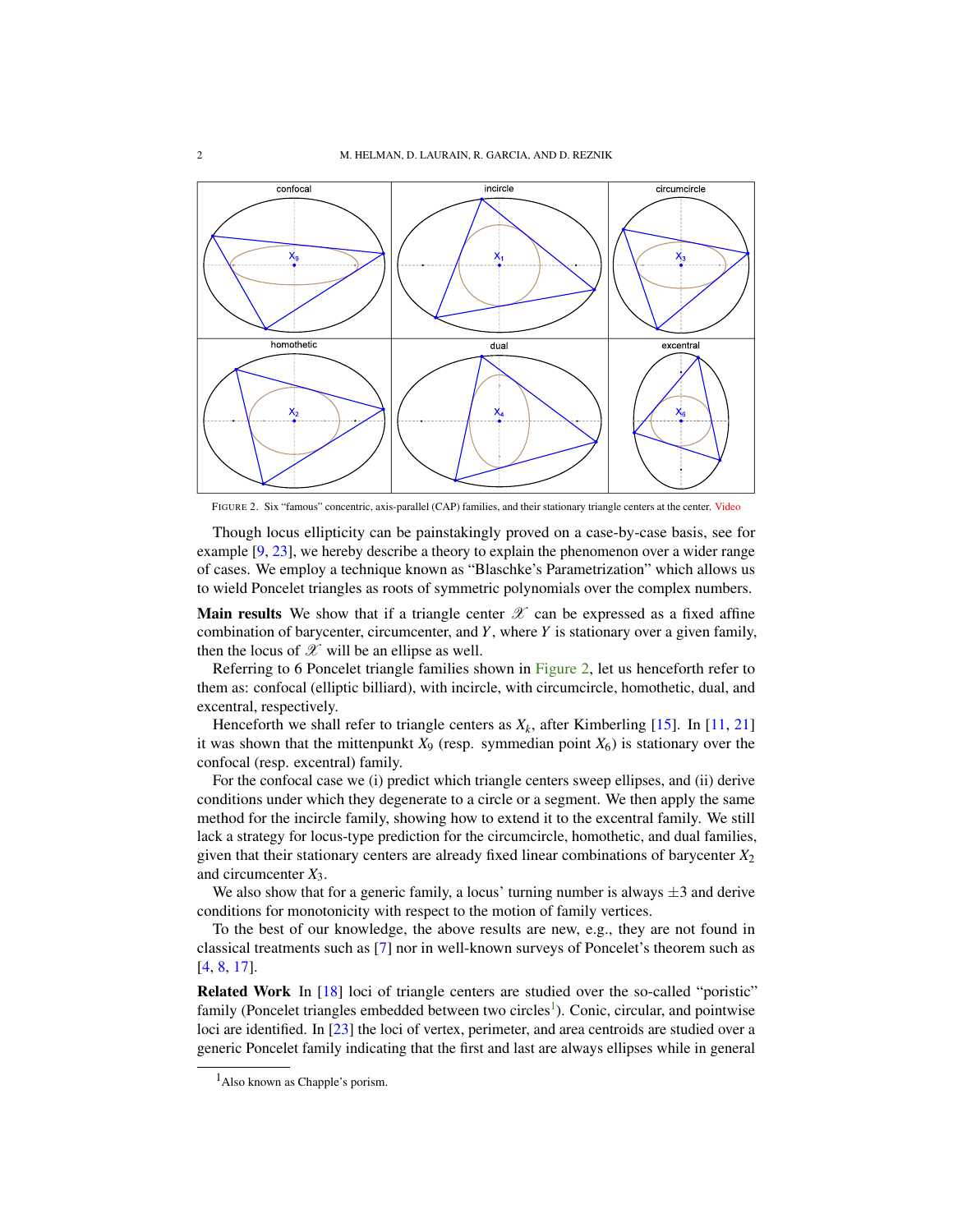<span id="page-2-3"></span><span id="page-2-1"></span>

FIGURE 3. A generic ellipse pair which admits a Poncelet triangle family (left, vertices *Pi*) and its affine image such that the external conic is a circle (right, vertices are complex *z<sup>i</sup>* , foci *f* and *g*). [Video](https://youtu.be/6xSFBLWIkTM)

the perimeter one is not a conic. The locus of the "circumcenter-of-mass" (a generalization of the circumcenter for N-gons), studied in [\[24\]](#page-9-13), is shown to be a conic over Poncelet N-gon families, see [\[5\]](#page-9-14).

Over the confocal family, the elliptic locus of (i) the incenter was proved in [\[9,](#page-9-5) [10,](#page-9-2) [22\]](#page-9-3); (ii) of the barycenter in  $[10, 23]$  $[10, 23]$  $[10, 23]$ ; and (iii) of the circumcenter in  $[9, 10]$  $[9, 10]$  $[9, 10]$ . The elliptic locus of the Spieker center  $X_{10}$  (which is the perimeter centroid of a triangle) was proved in [\[10\]](#page-9-2). Some properties and invariants of the confocal family are described in [\[21\]](#page-9-8);  $N = 3$  subcases are proved in [\[13\]](#page-9-4). Some invariants have been proved for all  $N \geq 3$  in [\[2,](#page-9-15) [3,](#page-9-16) [5\]](#page-9-14).

Article Structure in [Section 2](#page-2-0) reviews preliminaries, and Blaschke's parametrization. [Section 3](#page-3-0) proves locus phenomena for triangles in a generic pair of ellipses. [Section 4](#page-5-0) analyzes loci of triangle centers in the confocal pair. In [Section 5](#page-7-0) this analysis is extended to the incircle family. We include links to animations in the caption of most figures, all of which are collected in [Table 2.](#page-8-0)

<span id="page-2-0"></span>[Appendix A](#page-8-1) lists triangle centers whose loci are (numerically) ellipses (and/or circles) over other concentric, axis-parallel families.

## 2. PRELIMINARIES

Referring to [Figure 3,](#page-2-1) we regard Poncelet triangles in a generic ellipse pair as the image of a fixed affine transformation applied to the solutions of  $B(z) = \lambda$  for each  $\lambda$  in the unit circle of  $\mathscr{C}$ , where  $B(\cdot)$  is a degree-3 Blaschke product [\[6\]](#page-9-17). In [\[14\]](#page-9-18), such a parametrization is used to derive the following fact (see [Figure 4\)](#page-4-0):

<span id="page-2-2"></span>Theorem 1. *Over the family of Poncelet triangles interscribed in a generic nested pair of*  $e$ *llipses (non-concentric, non-axis-aligned), if*  $\mathscr{X}_{\alpha,\beta}$  *is a fixed linear combination of*  $X_2$  *and X*<sub>3</sub>*, i.e.,*  $\mathscr{X}_{\alpha,\beta} = \alpha X_2 + \beta X_3$  *for some fixed*  $\alpha,\beta \in \mathbb{C}$ *, then its locus is an ellipse.* 

Recall the following observation reproduced from [\[14\]](#page-9-18):

Observation 1. *Amongst the 40k+ centers listed on* [\[15\]](#page-9-1)*, about 4.9k triangle centers lie on the Euler line* [\[16\]](#page-9-19)*. Out of these, only 226 are always fixed affine combinations of X*<sup>2</sup> *and X*3*. For k* < 1000*, these amount to X<sup>k</sup>* , *k* =*2, 3, 4, 5, 20, 140, 376, 381, 382, 546, 547, 548, 549, 550, 631, 632.*

Consider the affine image of Poncelet triangles in a generic pair of ellipses such that the external ellipse is sent to the unit circle, [Figure 3.](#page-2-1) Let  $f, g$  be the foci of the caustic thus obtained.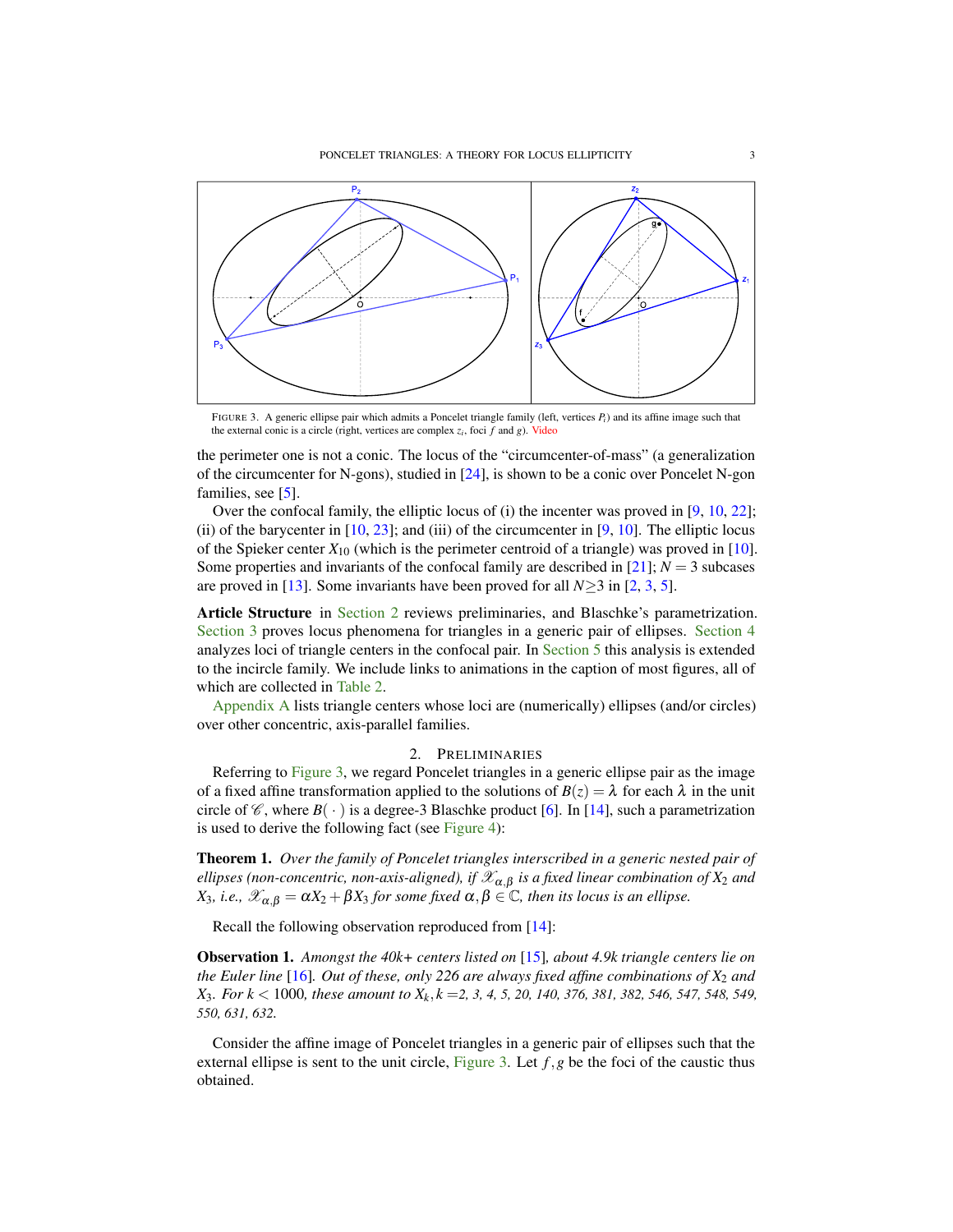<span id="page-3-4"></span>Let  $p = (a + b)/2$  and  $q = (a - b)/2$ . If, as in [Theorem 1,](#page-2-2)  $\mathscr{X}_{\alpha,\beta} = \alpha X_2 + \beta X_3$  for some fixed  $\alpha, \beta \in \mathbb{C}$ , then the latter can be parametrized as  $\mathcal{X}_{\alpha,\beta} = u\lambda + v\frac{1}{\lambda} + w$  where [\[14,](#page-9-18) Eqn. 3]:

$$
u := \frac{p(\overline{fg}(\alpha p^2 - q^2(\alpha + 3\beta)) + 3\beta pq)}{3(p - q)(p + q)}
$$
  
\n
$$
v := \frac{\beta pq(q - fgp)}{(q - p)(p + q)} + \frac{1}{3}\alpha fgq
$$
  
\n
$$
w := \frac{q(\overline{f} + \overline{g}) (p^2(\alpha + 3\beta) - \alpha q^2) + p(f + g) (\alpha p^2 - q^2(\alpha + 3\beta))}{3(p - q)(p + q)}
$$

<span id="page-3-1"></span>*Remark* 1. In [\[6,](#page-9-17) Lemma 3.4, p. 28] it is shown that (i) for each  $\lambda$  on the complex unit circle there are 3 solutions for the equation  $B(z) = \lambda$ , where  $B(z)$  is a degree-3 Blaschke product, and (ii) these 3 solutions move monotonically and in the same direction as  $\lambda$ . This means that as  $\lambda$  sweeps the unit circle monotonically, Poncelet triangles sweep the outer ellipse monotonically and in the same direction as  $\lambda$ . Moreover, as  $\lambda$  sweeps the unit circle monotonically each vertex of a Poncelet triangle sweeps the outer ellipse exactly once.

The following Lemma, proved in [\[14\]](#page-9-18), was used to prove [Theorem 1](#page-2-2) and gives us a tool to explicitly find the semiaxis and rotation angle of said elliptic loci:

<span id="page-3-2"></span>**Lemma 1.** *If*  $u, v, w \in \mathbb{C}$  and  $\lambda$  *is a parameter that varies over the unit circle*  $\mathbb{T} \subset \mathbb{C}$ *, then the curve parametrized by*

$$
F(\lambda) = u\lambda + v\frac{1}{\lambda} + w
$$

*is an ellipse centered at w, with semiaxis*  $|u| + |v|$  *and*  $||u| - |v||$ *, rotated with respect to the canonical axis of*  $\mathbb C$  *by an angle of*  $(\arg u + \arg v)/2$ *.* 

Definition 1 (Degenerate Locus). When the elliptic locus of a triangle center is either segment or a fixed point, i.e., either one or both of its axes have shrunk to zero, we will call it "degenerate".

## 3. GENERIC ELLIPSE PAIR

<span id="page-3-0"></span>In this section we consider Poncelet triangles in a generic pair of ellipses (non-concentric, and non-axis-parallel). We (i) specify a method to determine locus ellipticity if the family has a stationary center, (ii) we derive conditions for locus monotonicity, and (iii) compute the winding number of loci.

<span id="page-3-3"></span>Corollary 1. *If a triangle center X<sup>k</sup> is stationary over a Poncelet triangle family, then the locus of any triangle center*  $\mathscr X$  *which is a fixed linear combination of*  $X_2, X_3, X_k$  *will be an ellipse.*

*Proof.* The triangle center  $\mathscr{X} = \alpha X_2 + \beta X_3 + \gamma X_k$  is the linear combination  $\mathscr{X}_{\alpha,\beta}$  :=  $\alpha X_2 + \beta X_3$  under a fixed translation by  $\gamma X_k$ , because both  $\gamma$  and  $X_k$  are fixed over the family. The result then follows from [Theorem 1.](#page-2-2)

**Proposition 1.** Let  $\mathscr X$  be a fixed linear combination of  $X_2$ ,  $X_3$ , and  $X_k$ , where  $X_k$  is some *stationary center over the family of Poncelet triangles. As the vertices of said triangles sweep the outer ellipse monotonically, the path of* X *in its elliptical locus is monotonic as well, except for when this locus is degenerate.*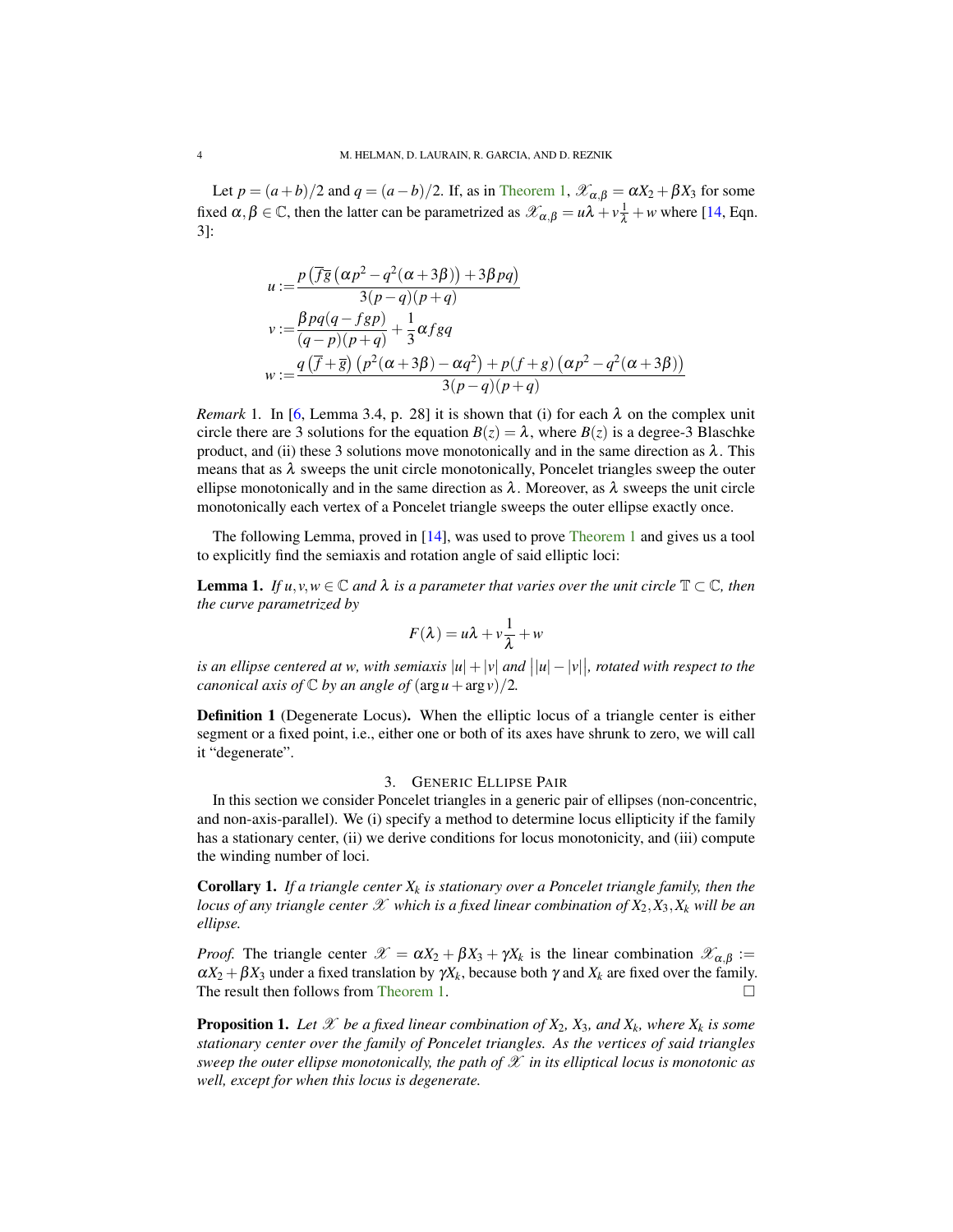<span id="page-4-0"></span>

FIGURE 4. A Poncelet triangle is shown interscribed between two non-concentric, non-aligned ellipses (black). The loci of  $X_k$ ,  $k = 2,3,4,5,20$  (the latter is only shown partially) are elliptic. Those of  $X_2$  and  $X_4$  are axis-aligned with the outer ellipse. Furthermore, the centers of all elliptic loci are collinear (magenta line). [Video](https://youtu.be/p1medAei_As)

*Proof.* By [Theorem 1,](#page-2-2) the locus of  $\mathcal{X}$  can be parametrized by  $u\lambda + v\frac{1}{\lambda} + w$  for some  $u, v, w \in \mathbb{C}$ , where  $\lambda$  sweeps the unit circle in  $\mathbb{C}$  in the same direction as family vertices sweep the outer ellipse of the Poncelet pair (see [Remark 1\)](#page-3-1). We can thus parametrize  $\mathscr X$  as  $\mathscr{X}(t) = ue^{it} + ve^{-it} + w$ . If either  $u = 0$  or  $v = 0$ , it is clear from this parametrization that  $\mathscr X$  sweeps its locus monotonically. Thus, we can now assume that  $u \neq 0$  and  $v \neq 0$ .

Denoting  $u = u_0 + iu_1$  and  $v = v_0 + iv_1$  with  $u_0, u_1, v_0, v_1 \in \mathbb{R}$ , we can directly compute

$$
\left| \frac{d}{dt} \mathcal{X}(t) \right|^2 = |u|^2 + |v|^2 + 2\sin(2t)(u_2v_1 - u_1v_2) - 2\cos(2t)(u_1v_1 + u_2v_2)
$$

Since  $(u_2v_1 - u_1v_2)^2 + (u_1v_1 + u_2v_2)^2 = (u_1^2 + u_2^2)(v_1^2 + v_2^2) = |u|^2|v|^2$ , there is some angle  $\phi \in [0, 2\pi)$  (the angle between the vectors  $(u_1, u_2)$  and  $(v_1, v_2)$ ) such that  $u_1v_1 + u_2v_2 =$  $|u||v|\cos\phi$  and  $u_2v_1 - u_1v_2 = |u||v|\sin\phi$ . Substituting this back in the previous equation, we derive

$$
\left| \frac{d}{dt} \mathcal{X}(t) \right|^2 = |u||v| \left( \frac{|u|}{|v|} + \frac{|v|}{|u|} + 2\sin(2t)\sin(\phi) - 2\cos(2t)\cos(\phi) \right) =
$$
  
= |u||v| \left( \frac{|u|}{|v|} + \frac{|v|}{|u|} - 2\cos(2t + \phi) \right) \ge |u||v| \left( \frac{|u|}{|v|} + \frac{|v|}{|u|} - 2 \right)

By AM-GM inequality, this last quantity is always strictly greater than 0 unless  $|u| = |v|$ , which only happens when the locus of  $\mathscr X$  is degenerate (see [Lemma 1\)](#page-3-2). If  $|u| \neq |v|$ , we will have  $\left| \frac{d}{dt} \mathcal{X}(t) \right|$  $2^2 > 0$ , and hence the velocity vector never vanishes, meaning that the  $\mathcal{X}$ sweeps its smooth locus monotonically, as desired.

**Proposition 2.** Let  $\mathscr X$  be a fixed linear combination of  $X_2$ ,  $X_3$ , and  $X_k$ , where  $X_k$  is some *stationary center over the family of Poncelet triangles. Over a full cycle of said triangles,*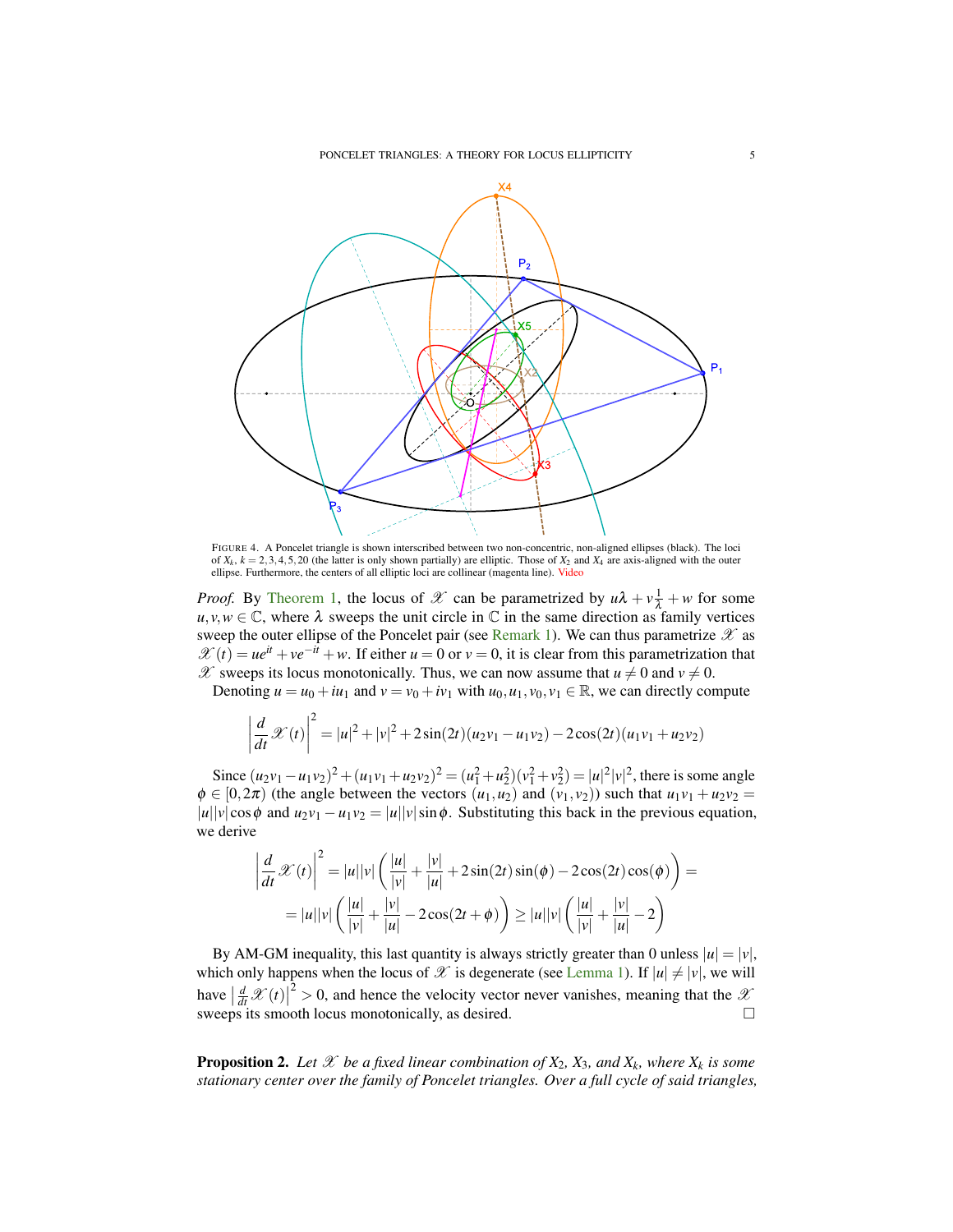<span id="page-5-3"></span>*the winding number of*  $\mathscr X$  *over its elliptical locus is*  $\pm 3$ *, except for when this locus is degenerate.*

*Proof.* By [Theorem 1,](#page-2-2) the locus of  $\mathcal X$  can be parametrized by  $u\lambda + v\frac{1}{\lambda} + w$  for some  $u, v, w \in \mathbb{C}$ . From [Remark 1,](#page-3-1) one can see that the winding number of  $\lambda$  associated to Poncelet triangles is  $+3$  for each full counterclockwise cycle of said triangles over the outer Poncelet ellipse. Thus, it is sufficient to prove that the winding number of  $\mathscr X$ over its elliptical locus is  $\pm 1$  as  $\lambda$  goes around the complex unit circle just once in the counterclockwise direction.

Since *w* is the center of the elliptic locus of  $\mathscr X$  (see [Lemma 1\)](#page-3-2), we compute the winding number of X around *w*. Parametrizing X as  $\mathcal{X}(t) = ue^{it} + ve^{-it} + w$  where  $\lambda = e^{it}$ , one can directly compute the winding number as [\[1,](#page-9-20) Lemma 1, p. 114]:

$$
\frac{1}{2\pi i}\oint_{\mathcal{X}}\frac{d\zeta}{\zeta-w}=\frac{1}{2\pi i}\int_0^{2\pi}\frac{\mathcal{X}'(t)}{\mathcal{X}(t)-w}dt=\text{sign}(|u|^2-|v|^2)
$$

By [Lemma 1,](#page-3-2) the only way we can have  $|u| = |v|$  is if the locus of  $\mathscr X$  is degenerate. Thus, whenever this locus is not degenerate, the winding number of  $\mathscr X$  around its locus as  $\lambda$ sweeps the unit circle once is equal to 1 if  $|u| > |v|$  and  $-1$  when  $|u| < |v|$ , as desired.  $\square$ 

### 4. CONFOCAL PAIR

<span id="page-5-0"></span>Consider a confocal ellipse which admits a family of Poncelet triangles. If *a*,*b* denote the outer ellipse's semi-axes, the caustic semi-axes are given by [\[10\]](#page-9-2):

$$
a_c = \frac{a(\delta - b^2)}{c^2}, \quad b_c = \frac{b(a^2 - \delta)}{c^2}
$$

·

where  $c^2 = a^2 - b^2$  and  $\delta =$  $a^4 - a^2b^2 + b^4$ .

The affine transformation  $x \rightarrow x/a$ ,  $y \rightarrow y/b$  sends the confocal pair to a pair where the outer conic is the unit circle and the caustic  $\mathcal{E}'_c$  is a concentric ellipse. The foci  $f, g$  of the  $\mathcal{E}'_c$  are given by:

$$
f = (-c', 0), \ g = (c', 0)
$$

where  $c' = (1/c)\sqrt{ }$  $2\delta - a^2 - b^2$ .

We are now in a position to offer a compact alternate proof to the ellipticity of *X*<sup>1</sup> previously done in [\[10,](#page-9-2) [22\]](#page-9-3):

<span id="page-5-1"></span>Corollary 2. *In the confocal pair, the locus of X*<sup>1</sup> *is an ellipse.*

*Proof.* For any triangle,  $X_1$  can be expressed as the linear combination  $X_1 = \alpha X_2 + \beta X_3 + \beta X_4$ γ*X*<sup>9</sup> of *X*2, *X*<sup>3</sup> and *X*<sup>9</sup> with:

$$
\alpha = \frac{6}{\rho + 2}, \ \beta = \frac{2\rho}{\rho + 2}, \ \gamma = \frac{-\rho - 4}{\rho + 2}
$$

where  $\rho = r/R$ , is the ratio of inradius to circumradius. Since in the confocal family  $X_9$  is stationary and  $\rho$  is invariant [\[21\]](#page-9-8), the claim follows.

Interestingly, and as originally stated in [\[14\]](#page-9-18), ample experimental evidence suggests that:

## <span id="page-5-2"></span>Conjecture 1. *The locus of X*<sup>1</sup> *is a non-degenerate conic iff the pair is confocal.*

We are now in a position to expand this last result to many other triangle centers in the confocal pair (elliptic billiard), as many of these are fixed linear combinations of  $X_2, X_3$ , and *X*9. In order to do so, we compute several of such linear combinations in [Table 1,](#page-6-0) most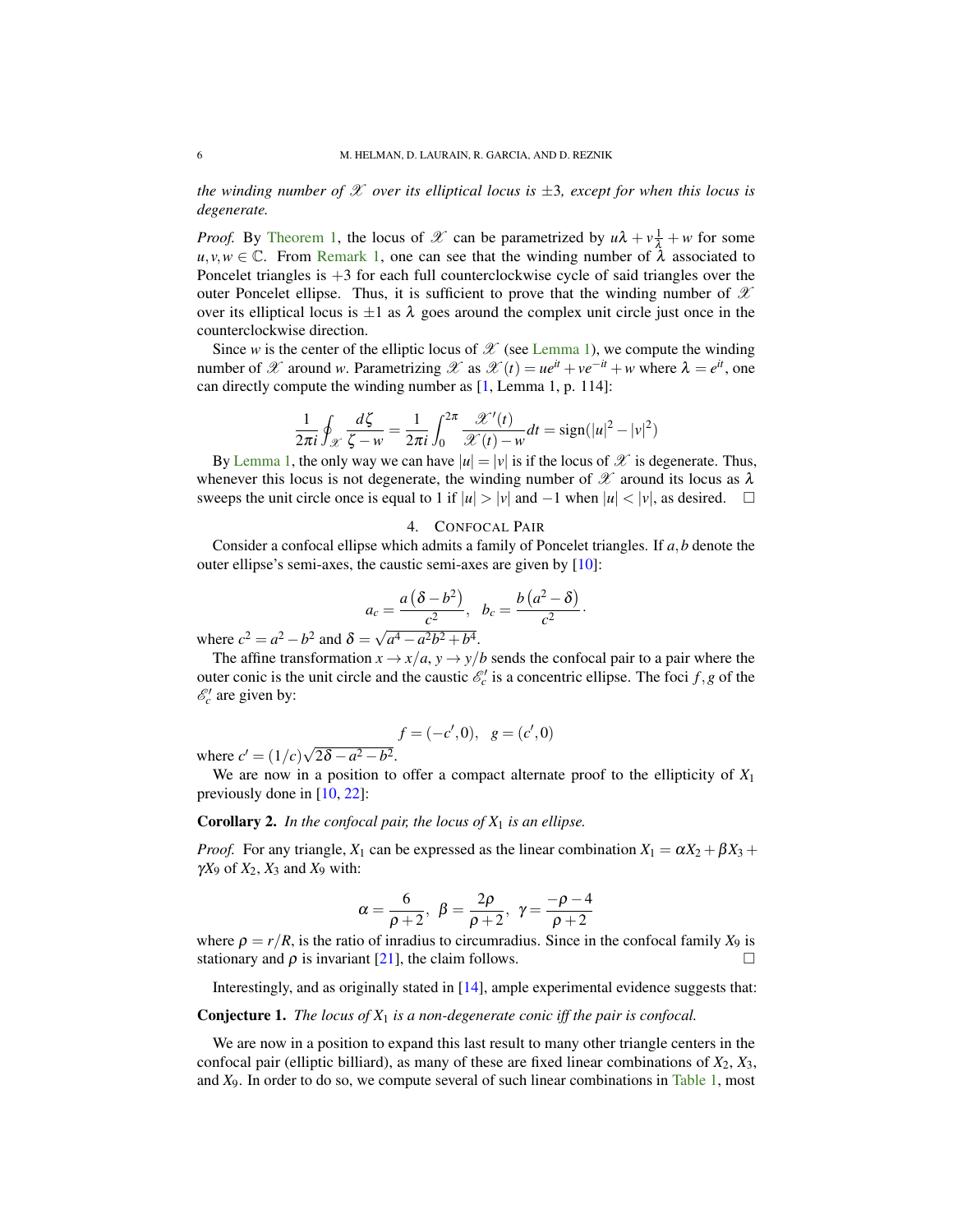<span id="page-6-1"></span><span id="page-6-0"></span>

|          | $X_1 X_2$             |          | $X_3$                            | $X_4$                           | $X_5$                               | $X_7$                              | $X_8$                     |           | $X_9$                              | $X_{10}$                   | $X_{11}$                                    | $X_{12}$                        | $X_{20}$                          | $X_{21}$                                   | $X_{35}$                        |                                      | $X_{36}$                           | $X_{40}$       | $X_{46}$                          |
|----------|-----------------------|----------|----------------------------------|---------------------------------|-------------------------------------|------------------------------------|---------------------------|-----------|------------------------------------|----------------------------|---------------------------------------------|---------------------------------|-----------------------------------|--------------------------------------------|---------------------------------|--------------------------------------|------------------------------------|----------------|-----------------------------------|
| $\alpha$ | 1                     | $\theta$ | $\theta$                         | 0                               | $\theta$                            | $2\rho + 4$<br>$\overline{\rho+4}$ | $-2$                      |           | $-\rho - 2$<br>$\rho + 4$          | $\frac{1}{2}$              | 1<br>$\frac{1}{1-2\rho}$                    | 1<br>$\overline{1+2\rho}$       | $\theta$                          | $\theta$                                   | $\overline{2\rho+1}$            |                                      | 1<br>$\frac{1}{1-2\rho}$           | $-1$           | $rac{1+\rho}{1-\rho}$             |
| $\beta$  | $\Omega$              | 1        | $\Omega$                         | 3                               | $rac{3}{2}$                         | $\overline{3}\rho$<br>$\rho + 4$   | 3                         |           | 6<br>$\overline{\rho+4}$           | $rac{3}{2}$                | $-\overline{3}\rho$<br>$\overline{1-2\rho}$ | $3\rho$<br>$\overline{1+2\rho}$ | $-3$                              | 3<br>$\sqrt{2\rho+3}$                      | $\Omega$                        |                                      | $\theta$                           | $\theta$       | $\theta$                          |
| γ        | 0                     | $\theta$ | 1                                | $\cdot$ 2                       | $\frac{1}{2}$                       | $\frac{-4\rho}{\rho+4}$            | $\theta$                  |           | $\frac{2\rho}{\rho+4}$             | 0                          | ρ<br>$1-2\rho$                              | $\frac{-\rho}{1+2\rho}$         | 4                                 | $2\rho$<br>$\overline{2\rho+3}$            | $2\rho$<br>$\overline{2\rho+1}$ |                                      | $\frac{-2\rho}{1-2\rho}$           | $\overline{2}$ | $\frac{-2\rho}{1-\rho}$           |
|          | $X_{55}$              |          | $X_{56}$                         | $X_{57}$                        | $X_{63}$                            | $X_{65}$                           |                           | $X_{72}$  | $X_{78}$                           | $X_{79}$                   |                                             | $X_{80}$                        | $X_{84}$                          | $X_{90}$                                   |                                 | $X_{100}$                            | $X_{104}$                          |                | $X_{119}$                         |
|          |                       |          |                                  |                                 |                                     |                                    |                           |           |                                    |                            |                                             |                                 |                                   |                                            |                                 |                                      |                                    |                |                                   |
| $\alpha$ | 1<br>$1+\rho$         |          | 1<br>$\overline{1-\rho}$         | $2+\rho$<br>$\overline{2-\rho}$ | $-\rho - 2$<br>$\rho+1$             | $\rho + 1$                         |                           | $-\rho-2$ | $\frac{\rho+2}{\rho-1}$            |                            | 1                                           | $\frac{2\rho+1}{1-2\rho}$       | $p-2$<br>$\rho$                   | $-(\rho+1)^2$<br>$\sqrt{\rho^2+2\rho-1}$   |                                 | $\boldsymbol{2}$<br>$\sqrt{2\rho-1}$ | $\overline{2\rho-1}$               | $^{-2}$        | $\overline{2\rho-1}$              |
| $\beta$  | $\Omega$              |          | $\Omega$                         | $\theta$                        | $\frac{3}{\rho+1}$                  | $\overline{0}$                     |                           | 3         | $\frac{-3}{\rho-1}$                | 6ρ<br>$\overline{2\rho+3}$ |                                             | $\frac{-6\rho}{1-2\rho}$        | $rac{6}{\rho}$                    | 6ρ<br>$\rho^2+2\rho-1$                     |                                 | $-3$<br>$\overline{2\rho-1}$         | 3<br>$\overline{2\rho-1}$          |                | $3\rho-3$<br>$\overline{2\rho-1}$ |
| γ        | $\frac{\rho}{1+\rho}$ |          | $-\rho$<br>$1-\rho$              | $\frac{-2\rho}{2-\rho}$         | $\frac{2\rho}{\rho+1}$              | $-\rho$                            |                           | $\rho$    | $\boldsymbol{0}$                   | $\frac{-6\rho}{2\rho+3}$   |                                             | $\frac{2\rho}{1-2\rho}$         | $2\rho - 4$<br>$\rho$             | $2\rho(\rho-1)$<br>$\sqrt{\rho^2+2\rho-1}$ |                                 | $2\rho$<br>$2\rho-1$                 | $2\rho - 2$<br>$\frac{1}{2\rho-1}$ |                | $-\rho+1$<br>$\frac{1}{2\rho-1}$  |
|          |                       |          |                                  |                                 |                                     |                                    |                           |           |                                    |                            |                                             |                                 |                                   |                                            |                                 |                                      |                                    |                |                                   |
|          | $ X_{140} $           |          | $X_{142}$                        |                                 | $X_{144}$                           | $X_{145}$                          | $X_{149}$                 |           | $X_{153}$                          |                            | $X_{165}$                                   | $X_{191}$                       | $X_{200}$                         |                                            |                                 |                                      |                                    |                |                                   |
| $\alpha$ | $\theta$              |          | $\rho+2$<br>$\overline{2\rho+8}$ |                                 | $-4\rho - 8$<br>$\rho + 4$          | $\frac{4}{7}$                      | $-4$<br>$6\rho-3$         |           | $\overline{4}$<br>$\sqrt{6\rho-3}$ |                            | $\frac{1}{3}$                               | $^{-1}$                         | $\rho + 4$<br>$\overline{\rho-2}$ |                                            |                                 |                                      |                                    |                |                                   |
| $\beta$  | $\frac{3}{4}$         |          | $3\rho + 6$<br>$\sqrt{2\rho+8}$  |                                 | $\overline{12-3\rho}$<br>$\rho + 4$ | $rac{3}{7}$                        | $-6\rho + 9$<br>$6\rho-3$ |           | $-6\rho - 3$<br>$6\rho-3$          |                            | $\boldsymbol{0}$                            | 6<br>$\sqrt{2\rho+3}$           | $\frac{-6}{\rho-2}$               |                                            |                                 |                                      |                                    |                |                                   |
| γ        | $\frac{1}{4}$         |          | $-2\rho$<br>$\frac{2\rho+8}{}$   | $8\rho$<br>$\overline{\rho+4}$  |                                     | $\boldsymbol{0}$                   | $12\rho - 8$<br>$6\rho-3$ |           | $12\rho - 4$<br>$6\rho-3$          |                            | $\frac{4}{3}$                               | $4\rho$<br>$\overline{2\rho+3}$ | $\theta$                          |                                            |                                 |                                      |                                    |                |                                   |

TABLE 1. Triples  $\alpha, \beta, \gamma$  used to express a given triangle center  $X_k$  as the linear combinations  $\alpha X_1 + \beta X_2 + \gamma X_3$ . Note:  $\rho = r/R$ . Note also that though the loci of  $X_{88}$ ,  $X_{162}$ , and  $X_{190}$  are ellipses over the confocal family (in fact, they sweep the elliptic billiard), they are not included since they are not fixed linear combinati

of which were derived from the "combos" in [\[15\]](#page-9-1). We use the existence of these linear combinations to prove the following very comprehensive result:

**Corollary 3.** In the confocal pair, from  $X_1$  to  $X_{200}$ , the locus of  $X_k$  is an ellipse for  $k = 1, 2$ , *3, 4, 5, 7, 8, 10, 11, 12, 20, 21, 35, 36, 40, 46, 55, 56, 57, 63, 65, 72, 78, 79, 80, 88*† *, 84, 90, 100, 104, 119, 140, 142, 144, 145, 149, 153, 162*† *, 165, 190*† *, 191, 200.*

*Proof.* As in [Corollary 2,](#page-5-1) one can write *X*<sup>1</sup> as a fixed linear combination of *X*2, *X*3, and *X*9, given that the ratio  $\rho = r/R$  is constant in the confocal pair. Using the formulas on [Table 1,](#page-6-0) all these triangle centers (except for  $X_{88}$ ,  $X_{162}$ , and  $X_{190}$ ) are fixed linear combinations of  $X_1, X_2,$  and  $X_3$ , and therefore they are fixed linear combinations of  $X_2, X_3$ , and  $X_9$  as well. By [Corollary 1,](#page-3-3) given that *X*<sup>9</sup> is stationary over the confocal family, this implies the loci of all these triangle centers are ellipses.  $\Box$ 

<sup>†</sup>Note: the loci of  $X_{88}$ ,  $X_{162}$ , and  $X_{190}$  are also ellipses because by definition they lie on the circumconic centered on  $X_9$  [\[15,](#page-9-1) X(9)]. Centers railed to said circumconic were called "swans" in [\[20\]](#page-9-21), as over the confocal family they execute an intricate dance, which can be seen live [here.](https://bit.ly/3yTGxqe)

Referring to [Figure 5:](#page-7-1)

**Proposition 3.** *In the confocal pair, the locus of*  $\mathcal{X} = \alpha X_2 + \beta X_3$  *for*  $\alpha, \beta \in \mathbb{R}$  *is degenerate when:*

$$
\frac{\alpha}{\beta} = \frac{2a^2 - b^2 + \delta}{2b^2}, \text{ or } \frac{\alpha}{\beta} = \frac{2b^2 - a^2 + \delta}{2a^2}
$$

*Proof.* By [Lemma 1,](#page-3-2) this will happen when  $|u| = |v|$  in [Theorem 1.](#page-2-2) In the confocal pair, when  $\alpha, \beta \in \mathbb{R}$ , both *u* and *v* are real numbers as well. Thus, the ratios  $\alpha/\beta$  that yield degenerate loci can be computed directly by solving  $u = \pm v$ .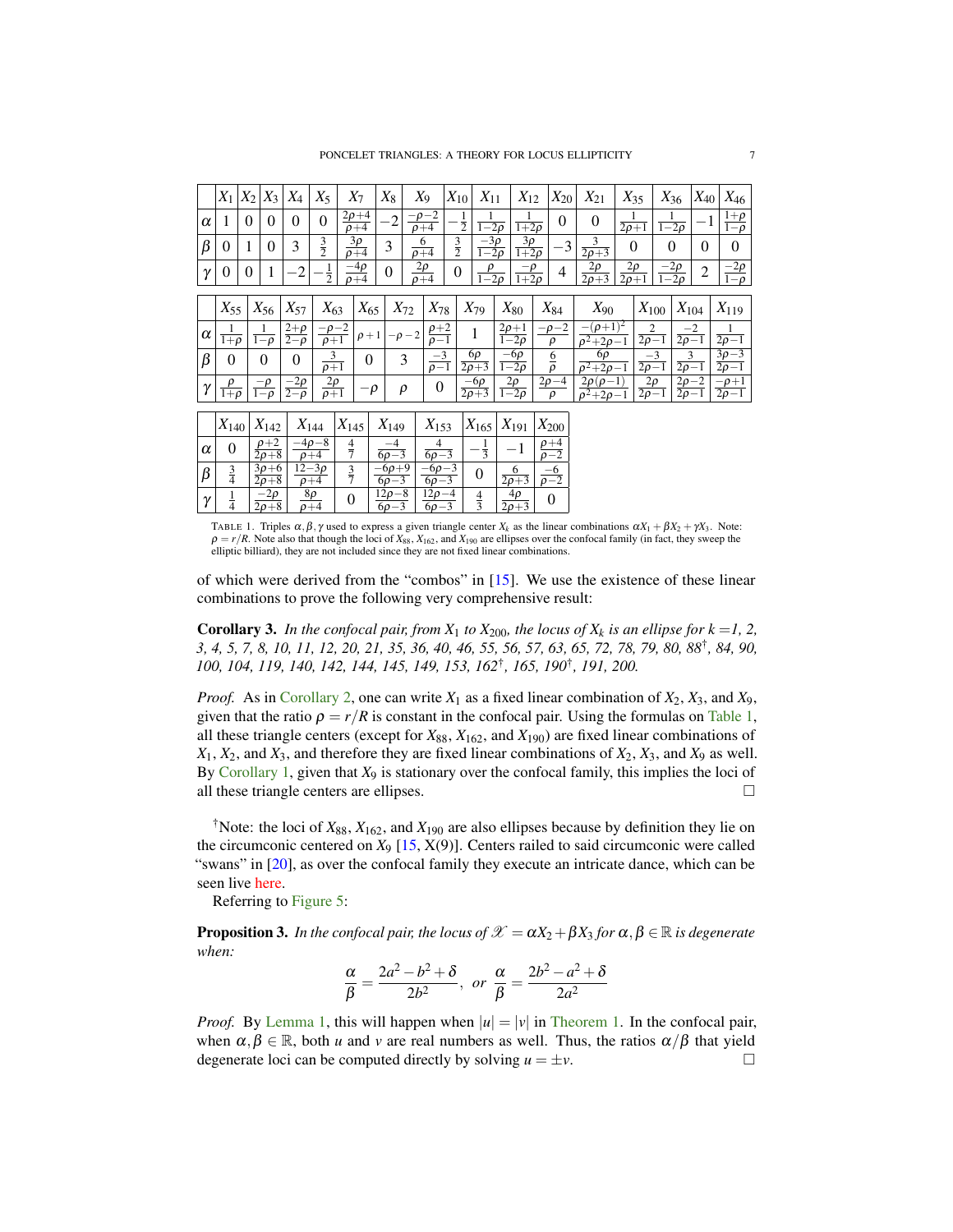<span id="page-7-2"></span><span id="page-7-1"></span>

FIGURE 5. A Poncelet triangle (blue) in a pair of confocal ellipses (black) with  $a/b = 1.5$ . Also shown are two degenerate (segment-like) loci (purple) obtained with  $\gamma \approx \{.27, .73\}$  and two circular loci (orange), obtained with  $\gamma \approx \{.43, -.3\}$ . [Video](https://youtu.be/haFTsq5UyK4)

**Observation 2.** *These ratios*  $\alpha/\beta$  *that make the locus of*  $\mathcal X$  *be degenerate can also be expressed in terms of*  $\rho = r/R$  *as:* 

$$
\frac{\alpha}{\beta} = \frac{3}{2} \left( \frac{1 \pm \sqrt{1 - 2\rho}}{\rho + 1 \mp \sqrt{1 - 2\rho}} \right)
$$

**Proposition 4.** *In the confocal pair, the locus of*  $\mathscr{X} = \alpha X_2 + \beta X_3$  *for*  $\alpha, \beta \in \mathbb{R}$  *is a circle when:*

$$
\left(\frac{\alpha}{\beta}\right)_{\pm} = \frac{\delta - 3ab \pm 2\left(a^2 + b^2\right)}{2ab}
$$

*Proof.* By [Lemma 1,](#page-3-2) this will happen when  $|u| + |v| = ||u| - |v||$  with *u*, *v* from [Theorem 1.](#page-2-2) In the confocal pair, when  $\alpha, \beta \in \mathbb{R}$ , both *u* and *v* are real numbers as well. Thus, this condition holds if and only if either  $u = 0$  or  $v = 0$ . The ratios  $\alpha/\beta$  that yield circular loci  $\Box$  can then be computed directly.

**Observation 3.** *It follows that*  $(\alpha/\beta)_{+} + (\alpha/\beta)_{-} = -3$ *.* 

# 5. INCIRCLE FAMILY AND BEYOND

<span id="page-7-0"></span>Triangle centers whose loci are (numerically) ellipses (and/or circles) over other concentric, axis-parallel (CAP) families, appear in [Appendix A.](#page-8-1) Here we adapt the method in the previous section to these families.

Let the "incircle family", shown in [Figure 2,](#page-1-0) is a Poncelet triangle family interscribed in an external ellipse and a concentric internal circle.

**Proposition 5.** In the incircle family, from  $X_1$  to  $X_{200}$ , the locus of  $X_k$  is an ellipse for  $k = 2$ , *3, 4, 5, 7, 8, 9, 10, 11, 12, 20, 21, 35, 36, 40, 46, 55, 56, 57, 63, 65, 72, 78, 79, 80, 84, 90, 100, 104, 119, 140, 142, 144, 145, 149, 153, 165, 191, 200.*

*Proof.* It [\[11,](#page-9-7) Thm. 1] is is shown that the circumradius *R* is constant over the incircle family. Since the inner ellipse is a circle with constant radius *r*, the ratio  $\rho = r/R$  is constant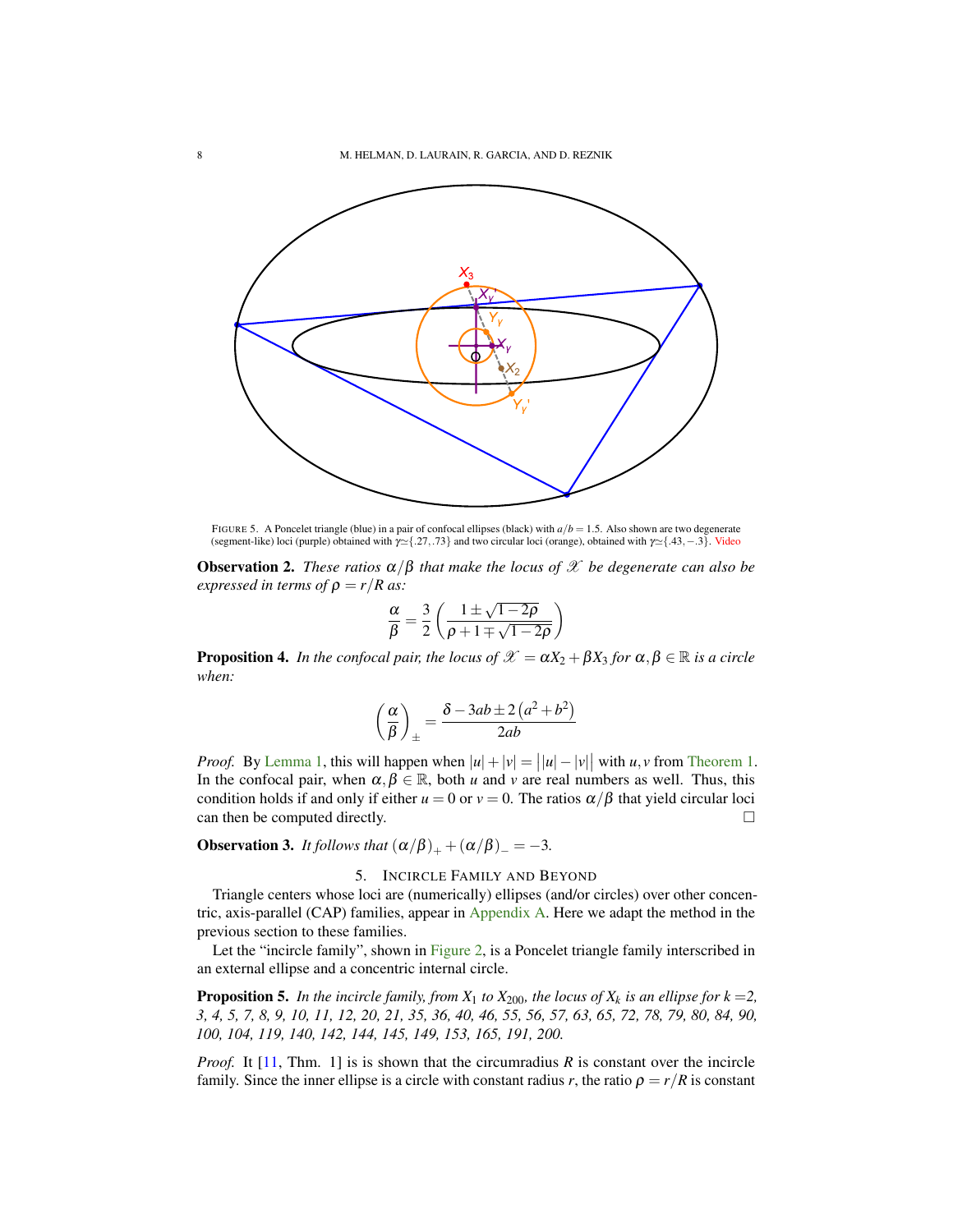<span id="page-8-3"></span><span id="page-8-0"></span>

| $id$ Title                                                                         | youtu.be/<.>  |
|------------------------------------------------------------------------------------|---------------|
| 01 Elliptic Loci of Triangles Centers in Generic Pair                              | p1medAei_As   |
| 02 Poncelet Triangles in Generic Pair + Affine Image w/ Circumcircle $6xSFBLWIKTM$ |               |
| 03 Triangle Centers with Circular and Segment-Like Loci                            | haFTsq5UyK4   |
| 04 Loci of Incenter and Excenters in a Generic Ellipse Pair                        | z7qDgJEgPVY   |
| 05 Cayley-Poncelet Phenomena I: Basics                                             | virCpDtEvJU   |
| 06 Cayley-Poncelet Phenomena II: Intermediate                                      | $4xsm_hQU-dE$ |

TABLE 2. Videos of some of the phenomena herein. The last column is clickable and provides the YouTube code.

over the incircle family. Using the formulas from [Table 1,](#page-6-0) all these triangle centers are fixed linear combinations of  $X_1$ ,  $X_2$ , and  $X_3$ . By [Corollary 1,](#page-3-3) given that  $X_1$  is stationary over the incircle family, this implies the loci of all these triangle centers are ellipses.

Note:  $X_1$ , a fixed point over the incircle family, can be regarded as a degenerate ellipse.

Referring to [Figure 2\(](#page-1-0)bottom right), since in the excentral family  $X_6$  is stationary, we could use a similar strategy to prove the ellipticity of certain centers. Nevertheless, we still lack a theory for this case.

The following is suggested by experimental results:

<span id="page-8-2"></span>Conjecture 2. *If a triangle center's barycentric coordinates are rational on the squares of a triangle's sidelengths, its locus will be an ellipse.*

The following are open questions:

- Why over the incircle family are the loci of certain centers circles?
- How can we predict locus ellipticity in the homothetic, circumcircle, and dual families? Note  $X_2$ ,  $X_3$ , and  $X_4$  are stationary, so we don't have a third stationary center, independent of  $X_2$  and  $X_3$  which would allow us to apply our method.
- Extend [Appendix A](#page-8-1) to well-known non-concentric pairs such as the Brocard porism [\[19\]](#page-9-22), the bicentric family (Chapple's porism), the MacBeath family (excentral triangles to bicentrics family), etc.
- Prove [Conjectures 1](#page-5-2) and [2.](#page-8-2)

Videos Animations illustrating some phenomena herein are listed on Table [2.](#page-8-0)

## ACKNOWLEDGEMENTS

<span id="page-8-1"></span>We would like to thank A. Akopyan for valuable insights. The first author is fellow of CNPq and coordinator of Project PRONEX/ CNPq/ FAPEG 2017 10 26 7000 508.

## A. TRIANGLE CENTERS WHOSE LOCUS IS AN ELLIPSE

Referring to [Figure 2,](#page-1-0) here we report lists of Kimberling centers  $X_k$  [\[15\]](#page-9-1) whose locus under various classic Poncelet triangle families are ellipses (or circles).

- Confocal pair (stationary *X*9): Ellipses: 1, 2, 3, 4, 5, 7, 8, 10, 11, 12, 20, 21, 35, 36, 40, 46, 55, 56, 57, 63, 65, 72, 78, 79, 80, 84, 88, 90, 100, 104, 119, 140, 142, 144, 145, 149, 153, 162, 165, 190, 191, 200. Note: the first 29 in the list were proved in [\[12\]](#page-9-23). Note: the following centers lie on the *X*9-centered circumellipse: 88, 100, 162, 190 [\[15\]](#page-9-1).
- Incircle (stationary *X*1): Ellipses: 2, 4, 7, 8, 9, 10, 20, 21, 63, 72, 78, 79, 84, 90, 100, 104, 140, 142, 144, 145, 149, 153, 191, 200. Circles: 3, 5, 11, 12, 35, 36, 40, 46, 55, 56, 57, 65, 80, 119, 165.
- Circumcircle (stationary *X*3): Ellipses: 6, 49, 51, 52, 54, 64, 66, 67, 68, 69, 70, 113, 125, 141, 143, 146, 154, 155, 159, 161, 182, 184, 185, 193, 195. Circles: 2, 4, 5, 20, 22, 23, 24,